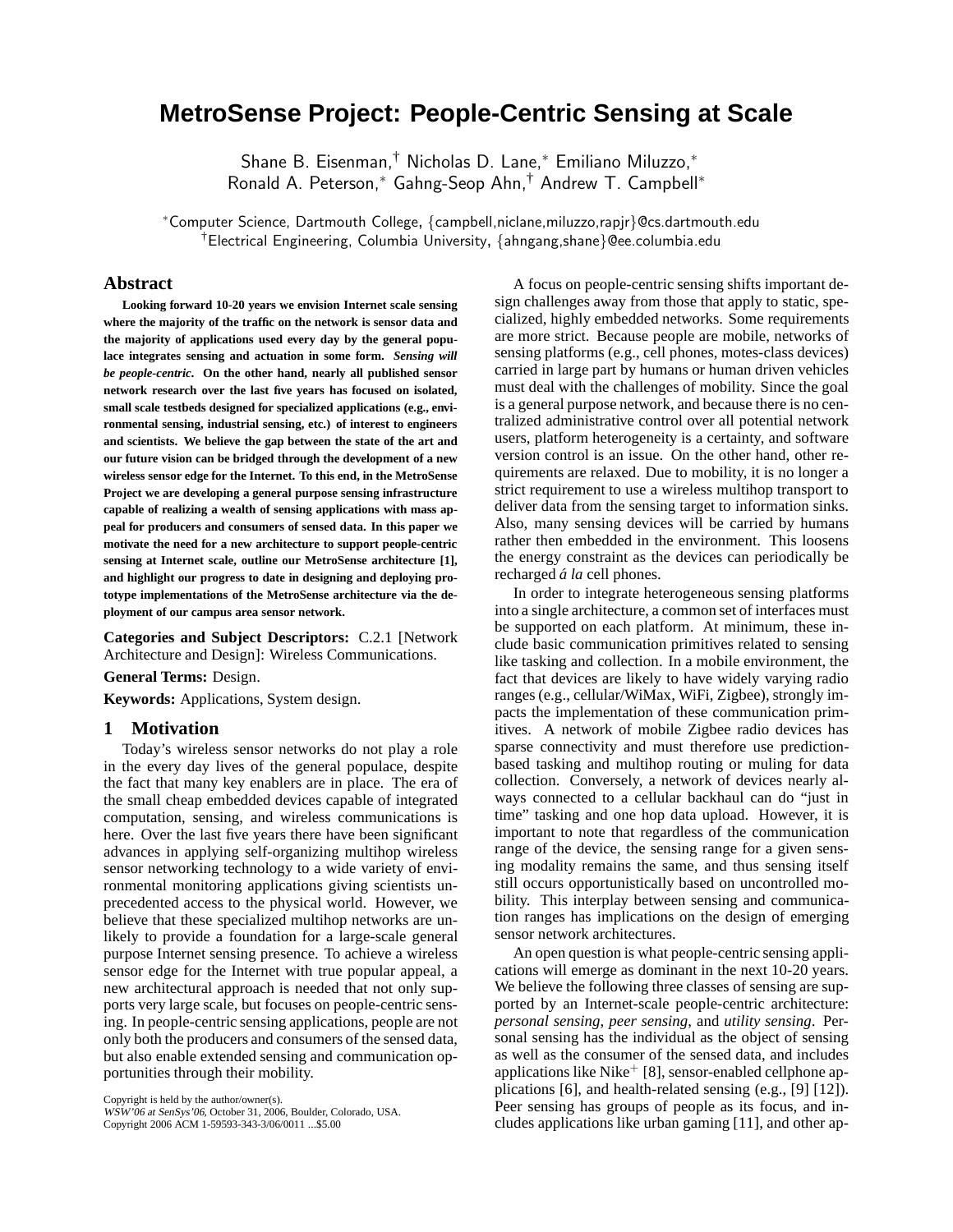plications with peer to peer information sharing. Utility sensing offers system-wide (e.g., college campus, city borough, metropolitan area) utility to a large population of potential users, and includes applications like noise mapping [10] and pollution mapping.

Clearly, these applications will have varying requirements in terms of timeliness of delivery, sampling rate, etc. For example, some applications (e.g., patient monitoring [9]) require real-time or near real-time sensing and data upload. For these, near ubiquitous coverage via dense WiFi APs or cellular/WiMax infrastructure is necessary. On the other hand, some applications (e.g., Nike<sup>+</sup> [8]) can tolerate hours or even days of data delivery delay, and do not require heavy on-sensor processing. For these applications a network of devices with mote-class (e.g., Tmote Invent [4]) radios is sufficient; very cheap sensor/radio devices will be produced in bulk and sewn into clothing and implanted in footwear; delay-tolerant/sparse-connectivity networks can be used for tasking and collection of data.

In the initial stages of the MetroSense Project, we have started looking at the delay-tolerant sensing application space, using mote-class sensing platforms. In Section 2 we discuss the MetroSense architecture [1], which supports heterogeneity but is designed to address the communication limitations of mote-class devices, allowing us to investigate an "opportunistic sensor networking" paradigm. We present our work to date on deploying a campus area sensor network testbed in Section 3, including two people-centric applications that contain both personal sensing and peer sensing elements. Section 5 summarizes our vision and current progress.

#### **2 MetroSense Architecture**

The MetroSense architecture incorporates a set of design principles, a hierarchical network structure, and a collection of useful techniques for enabling the addition of a sensor edge to the existing Internet infrastructure. The MetroSense architecture makes possible the realization of large scale, people centric sensing at low cost focusing on using mobile sensors and integrating select concepts from WSNs, mobile networking, and the scalability and reach of the Internet to enable new applications centered on data gathered from and around people. In the following we give an overview of the MetroSense architecture (described fully in [1]), starting with a set of overarching principles that guide the design of the architecture, promoting low cost, scalability, and performance.

#### **2.1 Guiding Principles**

MetroSense is governed by a number of design principles: *(i) Network Symbiosis*: New sensing infrastructure and service deployment should leverage existing traditional networking infrastructure and services. The symbiosis between networks should be managed to maximize the benefit to the participants of all associated networks. A sensor network architecture can benefit from the existing power and communications physical infrastructure, and from existing network services such as routing, reliable transport, and security. Users of the established networks should experience minimal service degradation (e.g., through resource sand boxing) and may be provided service enhancements due to the association. *(ii) Asymmetric Design*: Resource asymmetry that exists among members of the sensor network should be exploited by pushing computational complexity and energy burden to more capable nodes, while maintaining flexibility in the sensing applications that can be supported. Leveraging resource asymmetry may result in sub-optimal process flow in the provision of a particular service or operation. However, we are willing to accept this sub-optimality for the benefits of a simplified service model and a network that is easier to manage. *(iii) Localized Interaction*: Network elements should possess a highly constrained "sphere of interaction" within which they communicate with other network elements. We believe the loss of flexibility imposed by requiring localized interactions is outweighed by the increase in service implementation simplicity and communications performance. MetroSense relies on a probabilistic notion of reachability via opportunistic (mobility-enabled) interactions between nodes in the field.

## **2.2 Architectural Overview**

The following outlines a three tier physical architecture for MetroSense based on a minimum required set of capabilities at each tier, followed by a discussion of *opportunistic sensor networking*, the conceptual foundation of the MetroSense architecture that allows for peoplecentric, very large scale sensing at a reasonable cost. A more detailed description of the MetroSense physical architecture, and a discussion of the MetroSense software architectural components exists in [1].

#### *2.2.1 Tiered Physical Architecture*

**Server Tier.** Members of the Server Tier are Ethernetconnected servers equipped with practically unbounded storage and computational power. These generic servers provide important service support to the architecture in the form of a set of *core components* and a set of *common components*. Core components provide management oversight and support to the tasking and collection activities within a particular MetroSense administrative domain, and include admission control, system state repository, localization and synchronization, and ground truth sensing. Common components are communal assets used to store and process the data output of sensing applications and are shared across MetroSense administrative domains. These include the spaces directory system, sensor data repository, sensor data mining, and sensor data anomaly detection.

**SAP Tier.** A sensor access point (SAP) offers high performance, high reliability, and secure gateway access to MetroSense services for sensor tier elements while in range. SAPs provide secure, trusted interaction with the sensor tier. When sensor tier elements are not under a SAP then there are little or no such assurances given. A SAP performs the role of sensing, acts as a sink point for data gathered by the sensor tier and programs sensors by loading small application components onto them. Following the design principle of network symbiosis, we envision many SAP implementations will exploit read-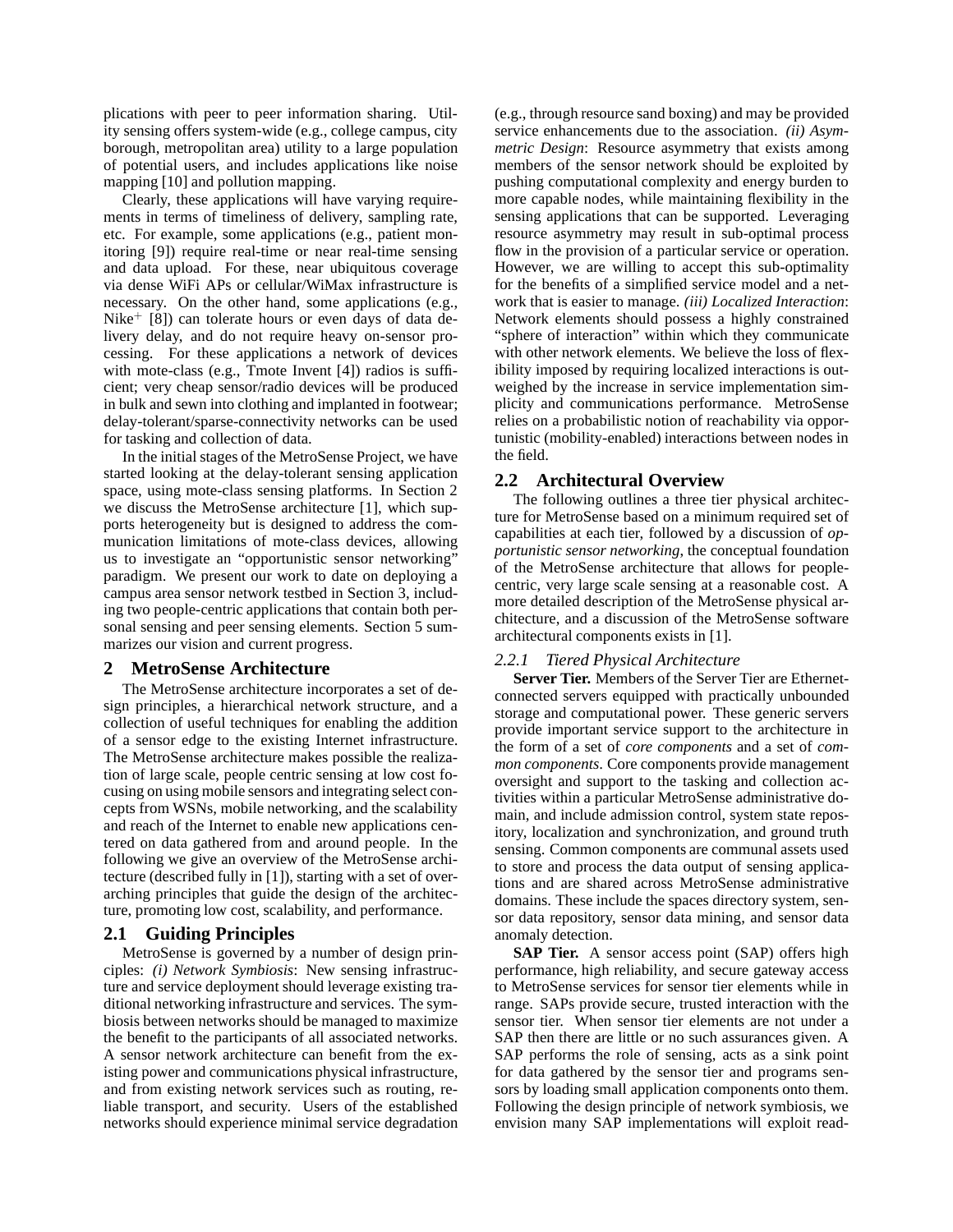ily available infrastructure such as WiFi access points, PCs/laptops, cell phones [6].

**Sensor Tier.** A mobile sensor (MS) is a wireless sensor device entrusted to a custodian, such as a person or a vehicle. The sensor device performs application functions as the custodian moves within the sensor field. A static sensor (SS) is a wireless sensor device placed at a fixed location in the sensor field, typically to instrument infrastructure such as machinery or at specific locations to extend SAP coverage where wired SAPs are not possible. Mobile sensors support sensing of the sensor custodian via applications run on behalf of the custodian or others, and provide sparse sensing via mobility. Examples of sensors in MetroSense are Zigbee-compatible motes [4] and sensor-equipped cellular phones [6] supporting a common protocol stack.

#### *2.2.2 Opportunistic Sensor Networking*

In MetroSense, we leverage the uncontrolled mobility patterns of mobile sensors (i.e., human and vehicular mobility), mobility that comes at no cost to the sensing/communication infrastructure, to bridge gaps in static sensor coverage. This mobility gives rise to a suite of opportunistic processes that facilitate urban-scale sensing.

**Opportunistic Tasking, Sensing, and Collection.** In order for a given sensing operation to be successful it is necessary that a particular sensor has the right instruments (e.g., temperature sensing device) for the required sensing task, is loaded with the correct application, and has mobility characteristics that bring the sensor within the target area during the time window of interest. In an environment like MetroSense where most interaction between nodes is based on uncontrolled mobility we term the situation where the aforementioned requirements are met as *opportunistic sensing*.

Tasking of an appropriate mobile sensor for a given application by a particular SAP requires both that the mobile sensor moves within the sphere of interaction (e.g., radio range) of the tasking entity (e.g., a SAP, a mobile or static sensor that has been delegated the responsibility to task), and that the sensor remains within this sphere long enough for the tasking packet transfer to complete. Similarly, upload of a mobile sensor's data to a particular collection point (e.g., a SAP, a sensor acting as a data mule, a sensor with a multihop path to a SAP, a sensor that is in network end point or aggregator of particular data) requires both that the mobile sensor moves within the sphere of interaction of the collection point, and that the sensor remains within this sphere long enough for the data upload to complete. We introduce the terms *opportunistic tasking* and *opportunistic collection* to refer, respectively, to the methods by which sensor tasking and data upload can be completed in the face of uncontrolled sensor mobility.

**Opportunistic Delegation Model.** In any network architecture, principals have a set of designated responsibilities. Opportunistic delegation refers to the limited transfer of a subset of these responsibilities, when the transfer yields some advantage. Sensors may delegate responsibilities related to sensor tasking, and data collection. The transfer is limited in the sense that responsibilities are only delegated for a limited time or to perform a specific objective. The opportunistic element of the delegation is introduced by sensor mobility.

To make the notion more concrete, the following example presents a scenario where opportunistic delegation is used to extend the effective sensing range of a static sensor. We use the following as a running example through the rest of this section. Suppose an application requires data of type γ from region *A* of the field in the time interval  $[t_1, t_2]$ . Suppose, by some previous assignment, static sensor *y* has the responsibility to acquire this data, but its  $\gamma$  sensor range is such that region *A* is out of range. However, a mobile sensor *z* possessing a  $\gamma$  sensor exists with a motion vector  $v_z$  that intersects region *A* in the time interval  $[t_1, t_2]$ . Ideally *z* rendezvous with *y* prior to the intersection of  $v_z$  with *A*. In such a case, *y* delegates the target sense responsibility directly to *z*. Otherwise, "indirect delegation" can be used, whereby *y* delegates a third sensor *w* with the responsibility to task an appropriate sensor to execute the sensing. *w*, which can be a mobile or static sensor, in turn delegates the responsibility to sense the target to mobile sensor *z*. Such indirect delegation chains can grow as long as required. Assuming *z* is delegated to do the sensing in region *A* in time, it will acquire the  $\gamma$  data. At this point it is the responsibility of *z* to return the sensed data to the collection entity, say *y*. This responsibility can be fulfilled by *z* itself, or delegated to other sensors in a manner similar to the sensing responsibility just described.

**Sensing Coverage.** Opportunistic delegation provides only a probabilistic notion of sensing coverage, due to its strong dependence on both the temporal and spatial aspects of mobility. In particular, in the context of the running example in this section, a suitable sensor *z* (γ sensor equipped, *v<sup>z</sup>* intersects *A*) for delegation must be available to *y* at the right time (relative to the intersection time of  $v<sub>z</sub>$ with *A*) for the sensing delegation to be successful. Then, the data must make the return trip from *z* to the collection point, possibly using delegation.

**Sensor Selection.** In the previous example, sensor *y* may have several candidate sensors  $\{z_1, ..., z_n\}$  for delegation of a given sensing task. In the general case, characteristics of the candidate sensor are not known to *y*, and consequently *y* may choose its delegate poorly. However, if *y* is allowed to choose more than one delegate, the success probability of the objective goes up. In fact, when such multiple delegation is combined with delegate chaining, a larger platoon of sensors can be assigned any particular objective, increasing the fault tolerance of the data sensing and collection effort, if desired. A more typical case might involve a constant or linearly growing platoon.

**Sensor Data Collection.** Opportunistic delegation in the data collection process, though semantically different, is functionally equivalent to data muling. Delegation in the collection process may enable collection where it is otherwise impossible (e.g., an isolated sensor). The best collection delegate at a given point is difficult to determine, yet the choice strongly impacts the ultimate success of data collection.

**Sensor Data Fidelity.** The impact of opportunistic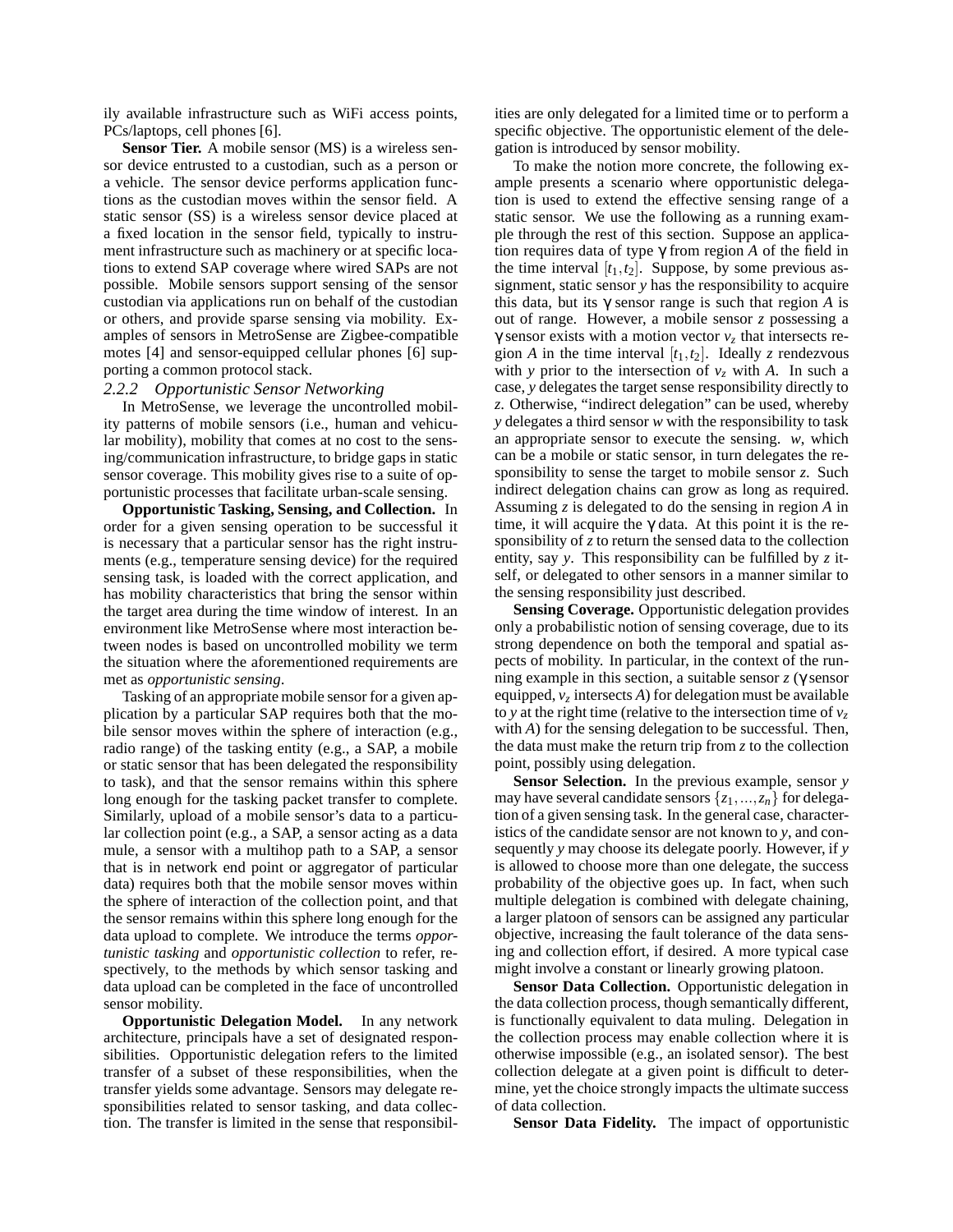

**Figure 1. A SAP implementation using a AP-70 WiFi access point, with a Moteiv Tmote Invent attached via USB interface.**

delegation on the fidelity of the sensed data is related to the sensitivity of the sensing instruments (e.g., motion detector range) on the sensor. Mobile sensing delegates may be forced, due to mobile sensor custodian mobility, to acquire data at a distance from the intended target beyond the optimal sensitivity threshold of the sensing instrument. In this case the quality of the sensed data often decreases monotonic with the sensor's distance from the target. Static networks are often deployed to provide complete sensing coverage over all regions of interest. However, this is not feasible at urban scale.

# **3 MetroSense Campus Area Sensor Network**

In the following, we discuss our current progress in designing and deploying a campus scale sensor network based on the MetroSense architecture. We are using this testbed as a prototype to explore the challenges of large scale, sparsity, and mobility, as well as practical systems issues related to platform durability, maintenance, and component failure. We start with the design and current state of our SAP tier deployment, followed by a description of two applications we are currently studying.

## **3.1 SAP Design and Deployment**

The Dartmouth College campus is gradually being covered by a network of SAPs that together with other mote class devices, that will typically be attached to people, will form a general purpose sensing infrastructure in support of a variety of sensing applications. The bulk of SAPs within this deployment will be created by leveraging the existing campus WiFi infrastructure. Standard Aruba AP-70 devices will be augmented with mote sensors (such as the Tmote Invent) via a USB connector (as seen in Figure 1) which provide both a network of static sensors and the necessary transceiver to connect mobile sensors with the back end components of MetroSense. The host Aruba AP-70s will continue to operate as normal WiFi APs due to the platform being open with the adoption by Aruba of the Open-WRT Linux distribution. This allows custom software to be added to extend the functionality of these devices to support the dual roles of acting as an Aruba WiFi AP and as a MetroSense SAP.

As this surrogate WiFi network will be the same network used for day to day operations, the SAP network will be highly representative of a realistic MetroSense de-



**Figure 2. An instrumented SkiScape. Dots mark fixed trail sense points. Squares mark collection points at the mountain base.**

ployment. Just as would be required for a MetroSense deployed in less controlled non-research institution circumstances, we will be forced to build both protection for device and network resource allocation such that network operations are not made unnecessarily brittle nor performance is not noticeably retarded. Similarly the potential for personal data to be collected by the MetroSense along with the shared nature of network and it's devices requires a means of providing verifiable guarantees that MetroSense collected data as well as control exchanges are sufficiently isolated from the campus network traffic, as well as it's users and administrators.

Once complete the 800 SAP network will cover not only academic spaces but campus stores, the gymnasium, town streets, the town museum, and the medical school. This will offer the potential for a plethora of applications for use by faculty, students, employees, administrators, and townspeople. This deployment will present one of the largest general purpose, long-lived sensor networks built to date.

# **3.2 Current Applications**

The bulk of non-academic/experimental wireless sensor network penetration to date has been into areas of environmental and industrial monitoring where people are out of the loop. Recreational sports is a domain where the benefits provided by sensor networks will spark a more general interest in wireless sensor network technology. In this section, we highlight two applications, SkiScape [2] and BikeNet [3], we are studying in the MetroSense Project as drivers to study the issues of peoplecentric sensing. SkiScape is an application for downhill ski resorts focusing on gathering semi-regular trail condition data for immediate feedback to the skier population, and also tracking skier mobility to enable both real-time response, and long-term trace analysis. With BikeNet, we investigate sensing and networking issues in deploying a sparse sensing system for cyclist experience mapping.

#### *3.2.1 SkiScape Sensing*

Skiers are interested in knowing current trail conditions (e.g., ice, bare spots, congestion) when at the base of the mountain in order to determine which lift to use to get to the desired trail head at the top of the mountain. Resort managers are interested in learning skier flow statistics to estimate wear on the terrain in order to en-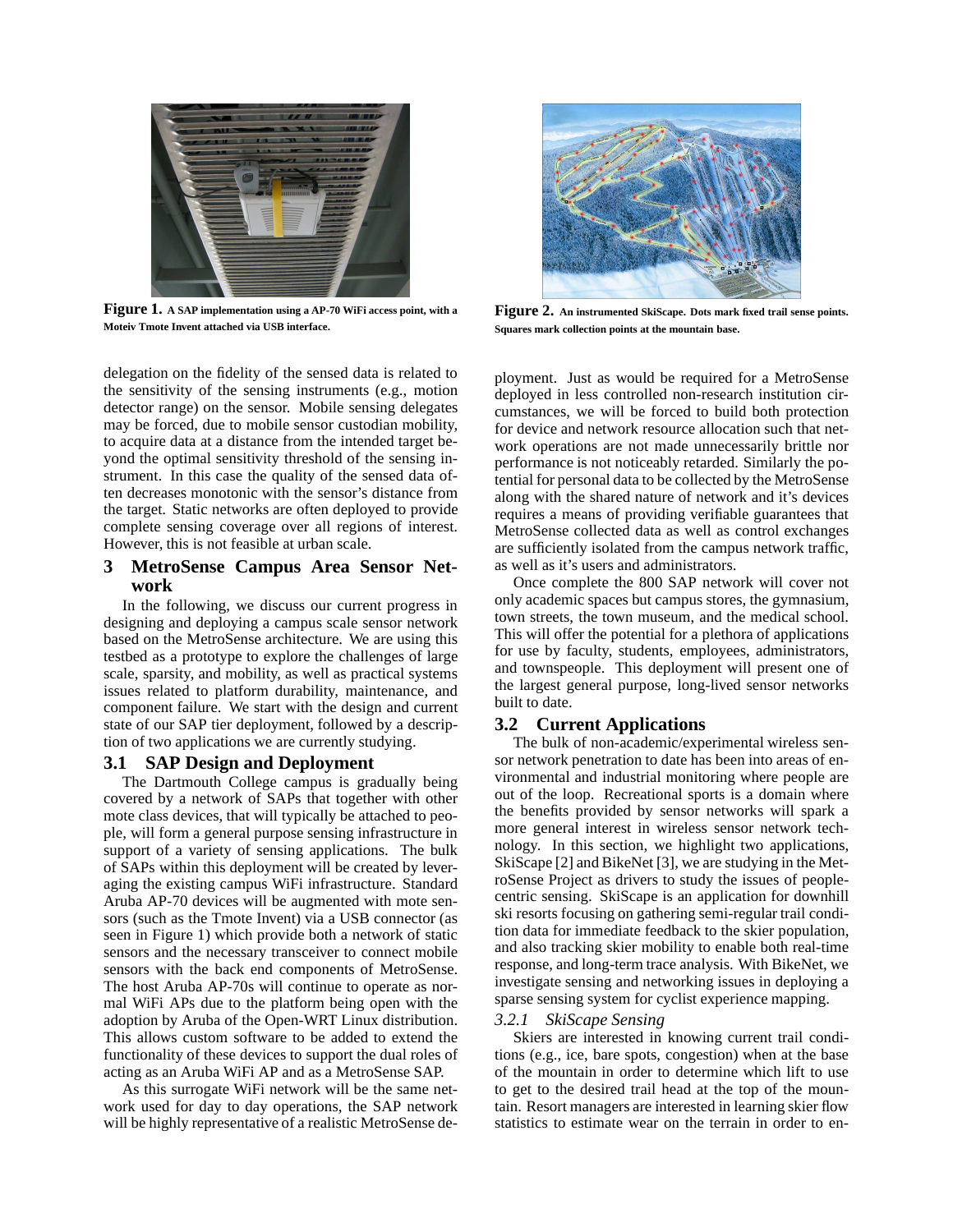

**Figure 3. Bicycle in the BikeNet testbed outfitted with sensor to measure pedal speed, wheel speed, road/trail slope angle, and compass direction.**

act preventative maintenance (e.g., close trail, make artificial snow). Safety/emergency personnel are interested in tracking skiers' location and speed in case of accidents (e.g., fall off trail, avalanche), and also to prevent accidents by speed policing. Skiers may be interested in tracking their own location or the location of their friends on the mountain, as well as avoiding lifts with long queues.

We are inspired by the resemblance of a ski resort trail map to a static sensor network data dissemination tree; many trails with heads at the top of the mountain funnel towards a small number of lift entry/collection points at the base of the mountain (Figure 2). In the SkiScape, ski lifts provide a continuous supply of data mules (skiers) to the trails at no cost to the sensing/communication infrastructure. Static sensors, mounted on light poles, sense data about the adjacent trail area; mobile sensors, mounted on skiers, can collect data in their locality as the skier traverses the mountain. Skiers opportunistically collect/carry data of interest as they travel along the trails to the data sinks at the base. In this way we leverage a sparse deployment of both static and mobile sensors to give a more complete picture over time of the field of interest at lower cost than would be required with a fully static deployment.

#### *3.2.2 BikeNet Sensing*

There is substantial interest in the cycling community in collecting data quantifying various aspects of the cycling experience. Existing commercial products have begun to integrate data from multiple local sensors (including biometric sensors and a GPS receiver) on a single user display, and even provide map software. A limitation of the currently available products is the inability to share data with other riders in real-time. Further, often real-time performance analysis of locally collected data is limited to local display of simple statistics like min, max and mean over the entire trip. When the road terrain is highly non-uniform and uphills can last a long time, comparing current speed against a trip-wide average loses significance.

With the BikeNet application, we work to address these limitations by allowing cyclists to share information about themselves and the paths they mutually traverse for real-time display. In BikeNet, information sharing occurs



**Figure 4. The** *Caller* **is able to extend its effective range beyond its physical sensing range by means of opportunistic delegation.**

via short range radios, and can be direct (i.e., bike-tobike) or indirect through neutral third-party entities called *rocks*. Rocks are untethered storage and aggregation devices that are placed along roads and trails frequented by cyclists; they store location-specific performance data on per-cyclist and aggregate bases.

In addition to sensor data sharing between cyclists, in BikeNet we investigate resource sharing between two or more bikes traveling within a common local radio range of each other. Each bicycle is equipped with a subset of sensors connected to form a wireless bike area network. Using localized resource sharing, all members of a group can benefit from the most capable and most expensive sensors attached to any member of the peloton. A location-stamped synchronization beacon can be broadcasted to the group from a cyclist outfitted with a GPS sensor. The short range radio confines the propagation of the beacon to an area on the same order of the positioning uncertainly of most price-accessible handheld GPS units, maintaining the usefulness of the broadcast for all recipients. Further, a high power long range radio mounted to one bike can be used for high priority transmissions (e.g., very low rate cycle tracking messages, medical emergencies).

# **3.3 Application Enablers**

In the MetroSense Project, we are investigating a number of specific primitives to which the general paradigm of opportunistic delegation gives rise. These primitives can be viewed as virtual services [1] enhancing the sensing and collection capabilities of SAPs and mobile sensors. In the following, we highlight recent progress on extending the physical sensing range of a device to cover an arbitrary area using opportunistic delegation. We call this virtual sensing, and refer to this extended sensing range as a node's virtual sensing range (VSR) [7]. In the following we briefly describe VSR with reference to Figure 4, where we name the fixed nodes or gateways, *callers* and the mobile nodes *callees*; the transmission range *T<sup>r</sup>* and the sensing range  $S_r$  are also shown. The caller is the sensor which has been tasked to provide sensing about its surrounding environment. VSR exploits the possibility that mobile sensors pass by the location of a caller.

The caller, which announces its presence by periodically beaconing, runs a selection algorithm to pick the